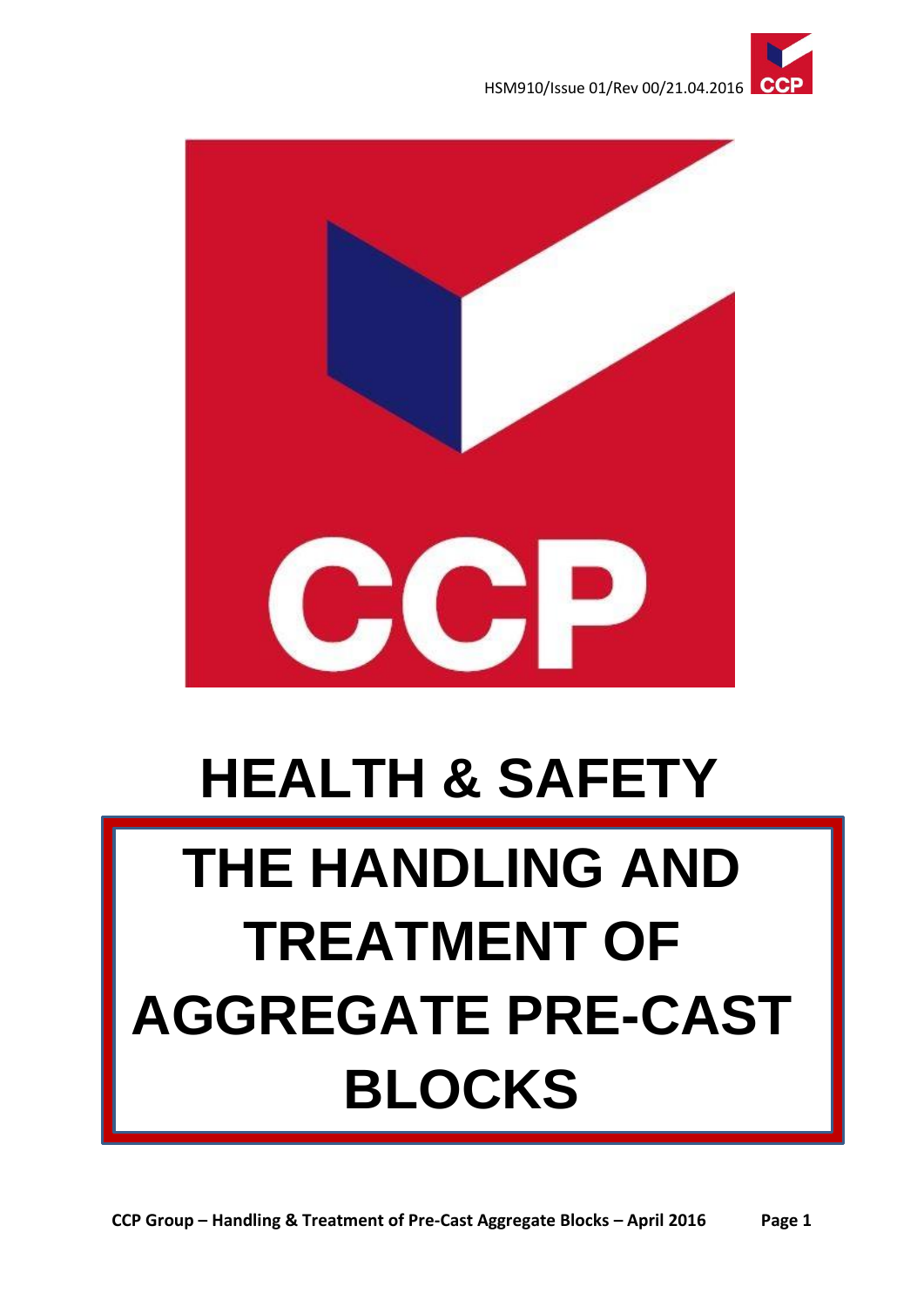

# **THE HANDLING AND TREATMENT OF AGGREGATE PRE-CAST BLOCKS**

# **CONTENTS**

|                   | 1. Product Description                  |                                 | Page 3 |  |
|-------------------|-----------------------------------------|---------------------------------|--------|--|
|                   | 2. Physical and Natural Characteristics |                                 | Page 3 |  |
|                   | 3. Associated Hazards                   |                                 | Page 3 |  |
|                   | 3.1                                     | <b>Specific Hazards</b>         |        |  |
|                   | 3.2                                     | <b>Hazard Controls</b>          |        |  |
|                   | 4. Handling and Laying Blocks<br>Page 4 |                                 |        |  |
|                   | 5. Manual Handling Ergonomics           |                                 |        |  |
|                   | 6. Training                             |                                 | Page 5 |  |
|                   | 7. PPE/RPE                              |                                 | Page 5 |  |
| <b>Appendices</b> |                                         |                                 |        |  |
| <b>Appendix 1</b> |                                         | <b>Compliance Documentation</b> | Page 5 |  |
| <b>Appendix 2</b> |                                         | <b>Disclaimer</b>               | Page 5 |  |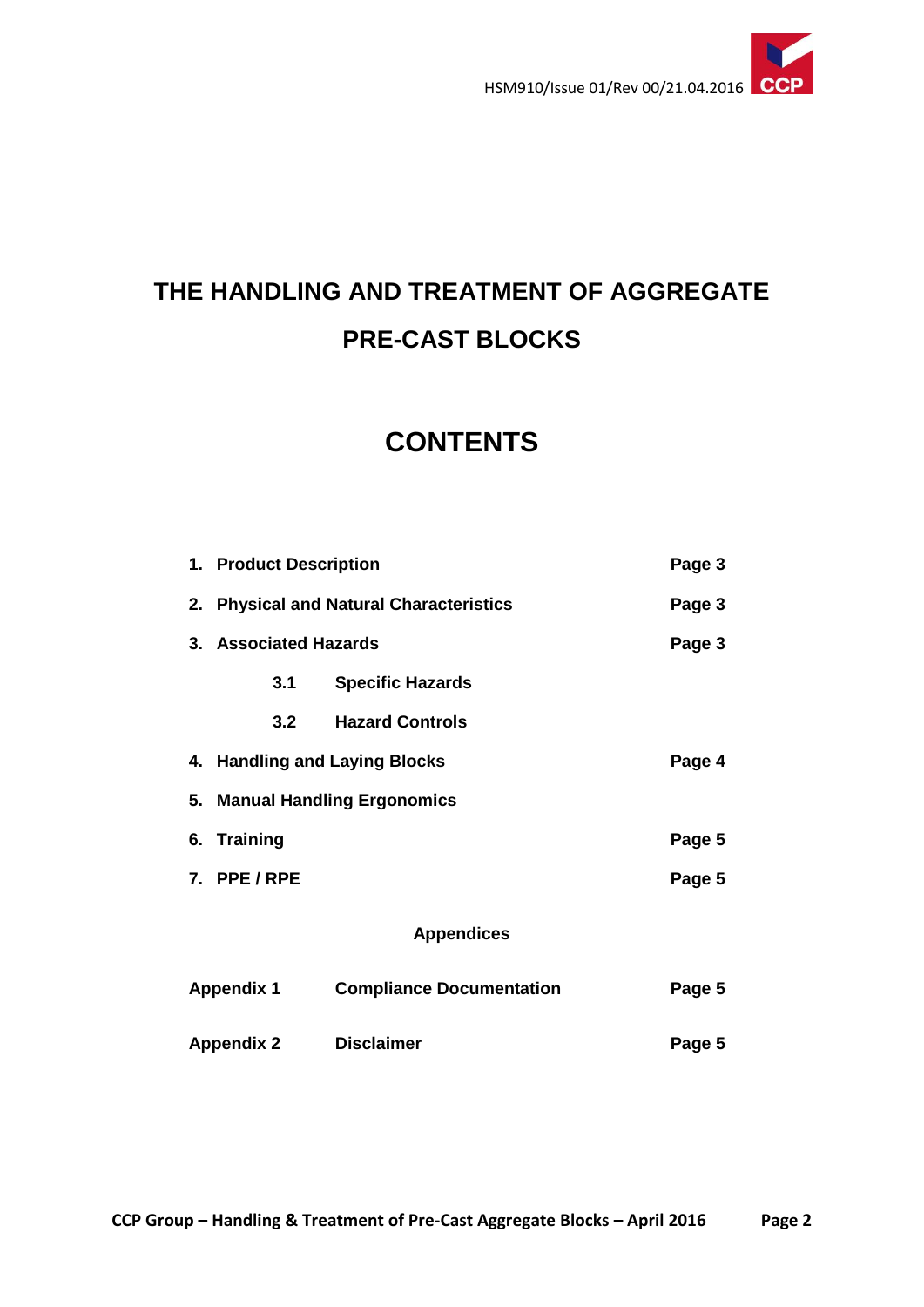

## **1.0 PRODUCT DESCRIPTION**

Aggregate Pre-Cast Blocks are manufactured for the construction of walls, partitions and floors in accordance with BS EN 771-3 2011 and recognised Codes of Practice using natural aggregates and recycled materials.

## **2.0 PHYSICAL & NATURAL CHARACTERISTICS**

Aggregate Pre-Cast Blocks are produced using controlled mixes of aggregate, cement and water which is fed into a mould ultimately producing the required shape. Additives and pigments may be added dependant on the requirements to improve the properties and appearance of the finished product. Due to variation of natural aggregates the density of the product can vary within the limits of the specification.

# **3.0 ASSOCIATED HAZARDS**

Although Aggregate Pre-Cast Blocks are generally regarded as inert, they do display external characteristics of abrasive surfaces and sharp edges depending on their finished shape.

Surface treatment and cutting of Aggregate Pre-Cast Blocks can create dust and if not properly extracted, by virtue of their cement / quartz content contain low volume elements of Respirable Crystalline Silicates, and if inhaled in excessive quantities over a long period of time can constitute a long term health hazard.

### **3.1 SPECIFIC HAZARDS**

The main hazards associated with laying blocks are:

- Heavy loads and poor posture: excessive stress and strain causing injury to muscles and tendons, particularly where handling involves bending, twisting or other difficult postures.
- Slips, trips and falls: including damage caused by 'dropped blocks'
- Sharp edges: cuts and abrasions to the skin;
- Skin hazards: dermatitis, burns and similar conditions caused by contact with mortar (see HSE construction information sheet No. 26 Cement).

### **3.2 HAZARD CONTROLS**

Careful consideration of a block layers work area can contribute significantly to safe working and the reduction of hazards. Points to consider include:

- Move blocks in packs by mechanical means wherever possible
- Load blocks above knee height
- Ensure that normal PPE appropriate to construction sites is both provided and used
- Ensure that appropriate eye protection equipment and dust suppression or extraction methods are provide when mechanically cutting or chasing blocks.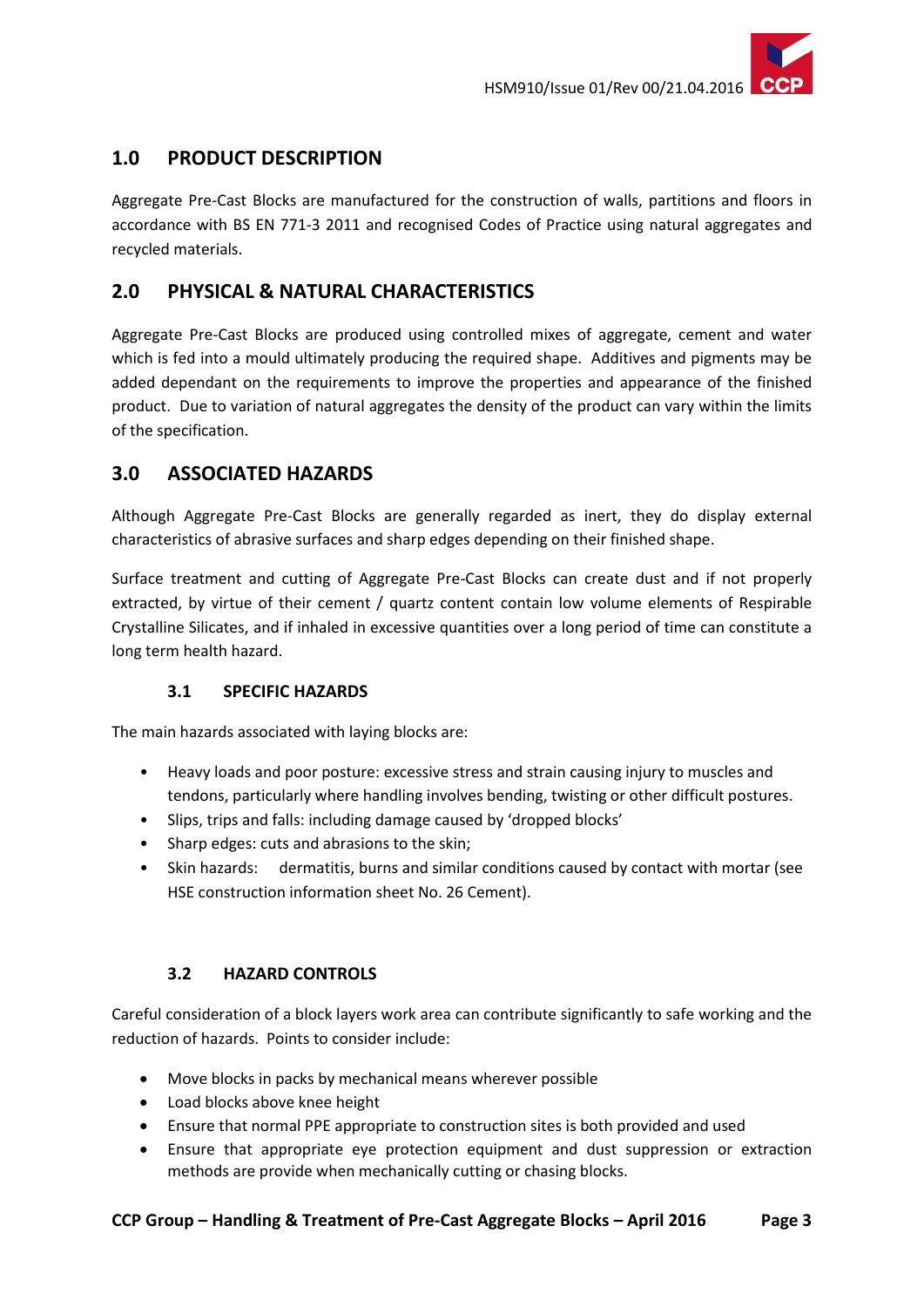

### **4.0 HANDLING AND LAYING BLOCKS**

Some guidance states that a maximum block weight of 20kg is permissible; in fact, there is no specific law against heavier blocks, hence their availability on the market, since occasionally such blocks are necessary.

General industry guidelines recommend that for single person handling block layers laying 20kg blocks should lay no more than 20 blocks per hour over an 8 hour day. Where special units are necessary in excess of 25 kg then the laying rate should be reduced to less than 15 units/hour.

On the other hand, risk of injury is largely governed by the block weight as such where the single and repetitive handling of blocks heavier than 20 kg takes place suitable precautions are advised.

If single person is required and blocks heavier than 20kgs are used other precautions should be used.

- Stack blocks close to where they are used
- For blocks weighing heavier than 20kgs then mechanical lifting aids should be considered
- Blocks should be handled close to the body, twisting and over reaching should be avoided.
- Where blocks over 20 kilos are used the laying rate should be reduced by 25%
- Where blocks laid below knee height occurs the laying rate should be reduced by 25%
- Where blocks laid above shoulder height occurs the employment of scaffolding is advised the laying rate should be reduced by 25%



The most recent HSE guidance claims that heavy blocks can be placed by two operatives, thus lessening the risks to them. The current view of ergonomists is that it is virtually impossible to do this in practice without risking injury, and this, combined with the additional costs, will result in heavy blocks being laid by one operative. Thus, a specification clause stating that blocks over a certain weight are to be laid by two operatives is likely to be ineffective in reducing risk and as such has not been adopted by industry.

The guidance by the Construction Industry Advisory Committee (CONIAC) covering the safe handling of building blocks, masonry units and blocks, including those made of clay, concrete, reconstituted stone or any similar man-made or natural material states that to reduce the risk of injury the blockwork design, site conditions and the way in which the work is organised should be properly planned.